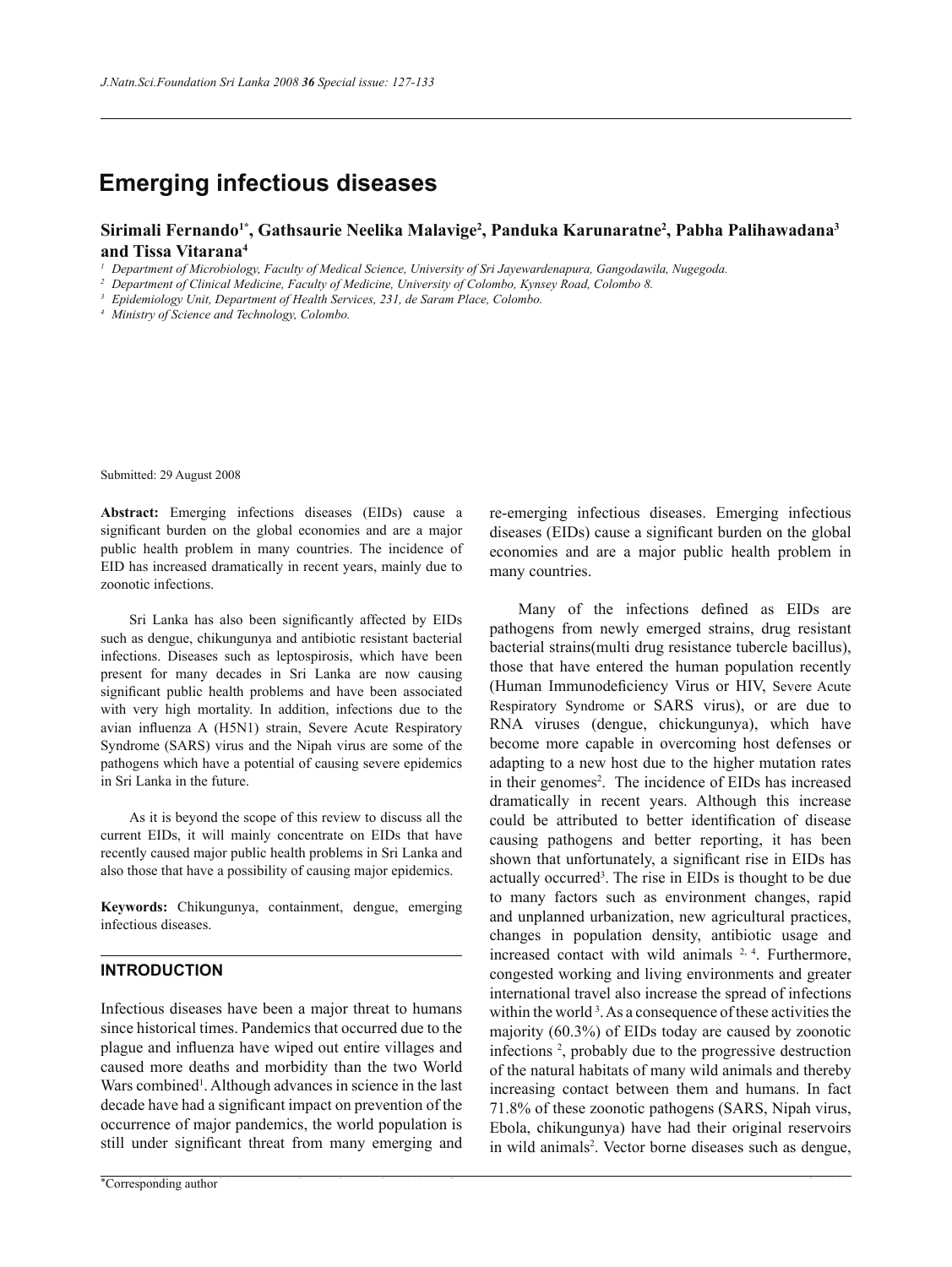chikungunya etc., also constitute a major portion (29%) of EIDs.

As it is beyond the scope of this review to discuss all the current EIDs, it will mainly concentrate on EIDs that have recently caused major public health problems in Sri Lanka, and also those that have a possibility of causing major epidemics (SARS, avian influenza) in Sri Lanka in the future. EIDs that have come into prominence in Sri Lanka include leptospirosis, dengue fever (DF), HIV infection, cutaneous leishmaniasis (and more recently, visceral leishmaniasis), typhus, chikungunya and antibiotic-resistant bacterial infections.

## **Dengue viral infections**

During the 19<sup>th</sup> century, dengue was considered a sporadic disease, causing epidemics at long intervals. However, dramatic changes in this pattern has occurred and currently, dengue ranks as the most important mosquitoborne viral disease in the world. In the past fifty years, its incidence has increased 30-fold with significant outbreaks occurring in five of six WHO regions, with the European region being the only exception <sup>5</sup> .

 Although dengue infections have been endemic in South Asia for over a century, it rarely caused significant disease outbreaks until the 1980s. However, its epidemiology has dramatically changed over the past two decades, and it is now one of the leading causes of hospitalization and death among children<sup>6</sup>. Sri Lanka and India have been affected by epidemics of Dengue Hemorrhagic Fever (DHF) for nearly 2 decades. Bhutan, which had been free of epidemics of DHF experienced its first outbreak in 2004 <sup>7</sup> . Currently, in the South Asian region only Nepal and Afghanistan are free of cases of DHF possibly due to geographic and climatic factors, such as high mountain areas in Nepal and little rainfall in Afghanistan, leading to poor vector densities.

 The rapid increase in dengue viral activity in India and Sri Lanka from 1999 to 2003 suggests its potential to cause more severe epidemics in the future <sup>8</sup> . The rise in the incidence of dengue infections in the rural areas further adds to this threat <sup>9, 10</sup>. Therefore, unless vector densities are reduced, dengue infections may overtake other infectious diseases as the number one killer in many countries in South Asia.

 The economic burden of dengue infections has not been formally assessed in any of these countries. However, dengue infections are likely to cause adverse impacts on the economy judging by the data available from other countries (approximately US \$61 per family

in Thailand)<sup>11</sup>. In Thailand, the annual economic burden of DHF on the country was estimated to range between US\$ 31.5 and 51.5 million, depending on epidemic activity<sup>6</sup> . However, the true economic impact is likely to be much higher as the lost work and productivity, absence from school, lost tourism and social disruption have not been taken into account when computing these figures. Therefore, if the incidence of dengue infections escalates as predicted by some authorities, it would be a major economic burden to the poorest economies in the world.

#### *Dengue viral infections in Sri Lanka*

Dengue viral infections have been endemic in Sri Lanka since the mid 1960s, which was when the first cases of DF/DHF were reported <sup>12, 13</sup>. Although the Sri Lankan population had been exposed to the virus for decades severe forms of dengue infection (DHF) were rare, except for the 2 epidemics that occurred in 1965 (26 cases and 6 deaths) and 1972 (27 cases) 12-14. DEN-1 and DEN-2 serotypes were isolated from the outbreaks in 1965- 1966<sup>14</sup>. The first large scale outbreak of DHF occurred in 1989 with 206 clinically diagnosed cases of dengue and 20 deaths (case fatality rate 9.8%), and in 1990 with 1080 cases and 60 deaths <sup>15</sup>. Although some believe that the emergence of DHF in Sri Lanka in 1989 coincided with the appearance of a new DEN-3, subtype III variant  $16$ , others have disagreed and shown that the virus strains identified prior to the DHF epidemics and thereafter were similar <sup>14</sup>. Therefore, at present it is unclear whether the emergence of a new variant of DEN-3 is the sole cause of the emergence of the current epidemiological pattern of dengue infections.

 Since 1989, the number of cases of DF/DHF has markedly risen with each epidemic, and in 2004, 15457 cases with 88 deaths were seen <sup>17</sup>. Figure 1 shows the number of DHF cases and deaths since 1989 in Sri Lanka. The occurrence of the massive epidemic in year 2004 is thought to be due to yet another change in the predominant circulating virus serotype (from DEN-2 to DEN-3)<sup>18, 19</sup>. DEN-3 was also the cause of the epidemics that occurred in India and other countries of the region during this period <sup>20</sup>.

 In 2002, DF/DHF ranked as the third commonest notifiable disease in Sri Lanka (first and second were malaria and tuberculosis<sup>21,22</sup> (*personal communication*, H. Tissera). In the Colombo district, 27.5% of children had evidence of infection at 6 years of age, and this figure rose to  $45\%$  at 17 years of age<sup>23</sup>. In recent years deaths due to dengue infections have been greater than those due to malaria, with dengue becoming the number one killer mosquito borne infection in Sri Lanka 21. The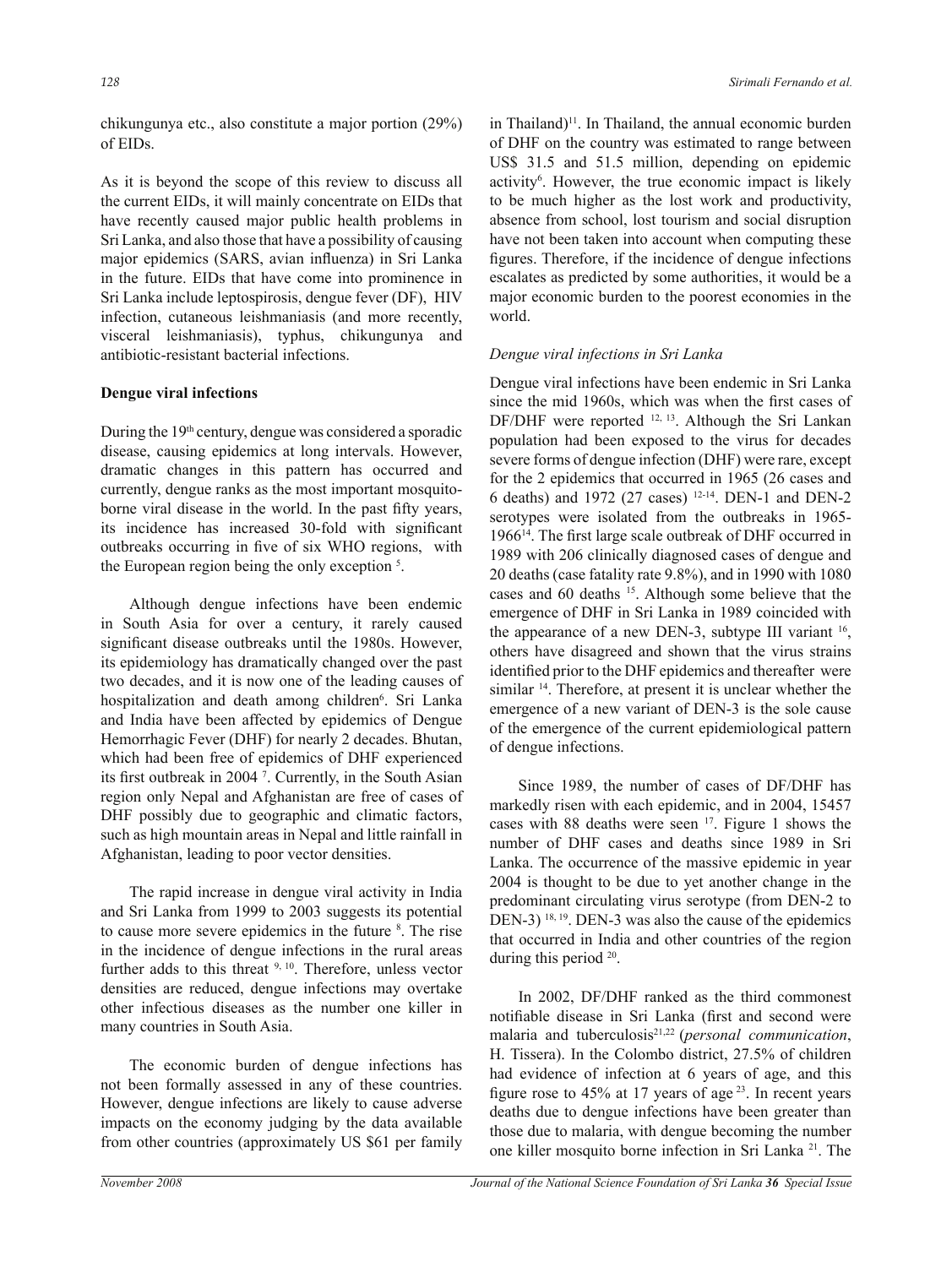

**Figure 1:** The number of cases of DF/DHF in all provinces in Sri Lanka in recent years

highest case fatality rate  $(3.3 - 5.2\%)$  is seen in children between the ages of  $1 - 4$  years. Fortunately, in recent years case fatality rates have been lower (between 0.6% and 2.2%), possibly due to better disease management. However, as seen in India<sup>24</sup> and several other countries, more cases of DF/DHF have occurred among adults since 2001(*personal communication*, H. Tissera).

#### *Future trends :*

Dengue was initially an 'urban' disease, where epidemics mainly occurred in densely populated urban settings. However, in both Sri Lanka, and India this pattern appears to have changed with the disease now spreading to rural areas as well <sup>25</sup>. Although vector densities are generally much higher in urban areas when compared to rural areas, vector densities in rural areas are now seen to be quite high<sup>10,26</sup>. Therefore, the potential 'threat' of major dengue outbreaks in rural areas is present. In Sri Lanka, although the highest incidence is seen in the Western Province (44.9% in 2007), there has now been a dramatic increase in the incidence in all provinces. This has been more marked in the North Central Province (11.8% in 2007 vs 4.8% in 2004),Wayamba Province (15.9% in 2007 vs 10.2% in 2004) and Sabaragamuwa Province(12.2% in 2007 vs 6% in 2004 (*personal communication*, H. Tissera). Therefore, there is a potential threat of more severe dengue epidemics occurring throughout the country in the future.

#### **Chikungunya: the evolving pandemic**

Although chikungunya has caused sporadic epidemics in many developing countries during the last  $3$  decades<sup>27</sup>, it only received global attention when it first struck a developed country, La Réunion Island in 2005 to 2006,

which is governed by the French government<sup>28</sup>. During this epidemic 40% of the entire population in the island were affected $27$ . This current pandemic caused by chikungunya virus was thought to originate in Kenya in 2004, from where it spread to Madagascar, parts of Europe and also to the Indian subcontinent<sup>28</sup>. So far,  $1.36$  million suspected cases have been reported in India alone and an estimated 6369 deaths have occurred. However, it is beleived that the actual figures may be many times larger due to gross under-reporting<sup>29</sup>. Although sporadic outbreaks of chikungunya had occurred in India previously, the recent epidemic was the largest ever reported, and is thought to be due to an African virus strain rather than the Asian strain which was previously circulating <sup>29</sup>. The currently circulating chikungunya virus strain is thought to be more virulent than the previous strains due to certain point mutations in the virus<sup>29</sup>.

 Chikungunya is an arboviral infection caused by a virus belonging to the Alphavirus family. It can be transmitted effectively by both *Aedes aegyptii* and *Aedes albopictus* types of mosquitoes $27, 30$ . It was first isolated in 1953 from Tanzania<sup>27, 30</sup>. Until recently it was thought to cause a benign clinical illness characterized by fever, rash and joint pains<sup>30</sup>. However, recent research and documentation of clinical features have shown that it is not a benign virus as previously thought, but can give rise to incapacitating joint pain and inflammation lasting for weeks to months, meningoencephalitis and fulminant hepatitis, which can also be transmitted from mother to baby and can sometimes be fatal <sup>28-30</sup>.

## *Chikungunya in Sri Lanka :*

Although the first outbreak of chikungunya occurred in Sri Lanka in 1965, the first major epidemic occurred in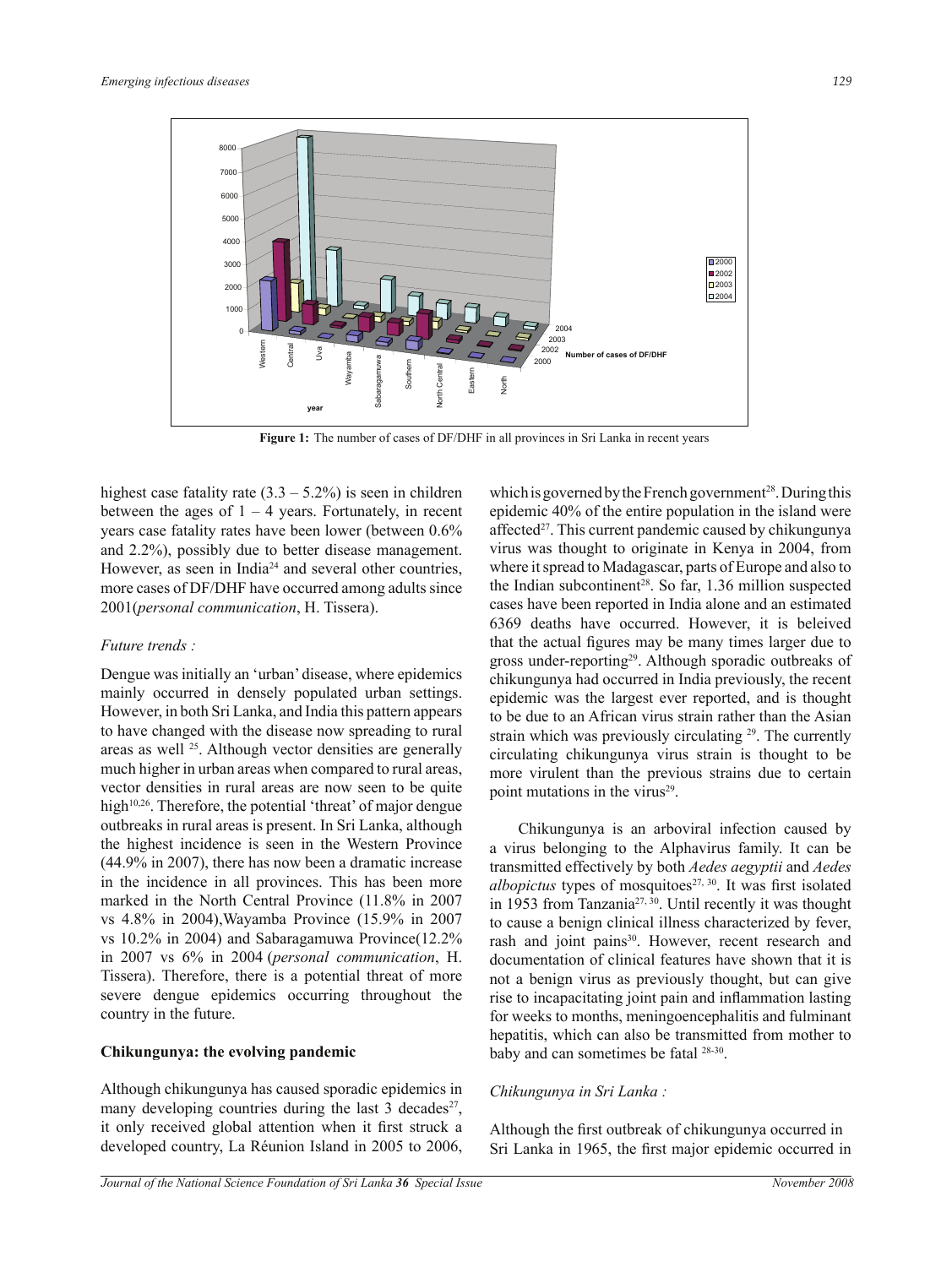2006. During the 2006 to 2007 time period 37,000 cases of chikungunya like illness were reported in Sri Lanka mainly from the Western and North Western Province<sup>31</sup>. The most affected districts were Puttalam, Kalmunai, Colombo, Jaffna, Mannar, Batticoloa and Trincomalee. However, it is likely that the actual number was much higher due to under-reporting of chikungunya cases in Sri Lanka. Following these epidemics, surveillance activities on Chikungunya fever were initiated in all sentinel hospitals by regional epidemiologists motivating the clinicians to entertain high suspicion cases of this illness. As this is a relatively 'new' disease in Sri Lanka, and also due to lack of laboratory facilities to identify and correctly distinguish patients with chikungunya from other similar viral infections, data regarding the true incidence of this disease in Sri Lanka are scarce.

## **Cutaneous leishmaniasis in Sri Lanka**

The first locally acquired case of cutaneous leishmaniasis was reported from Ambalantota in 1992<sup>32</sup>. Most of the early cases were soldiers who appeared to have acquired it while on combat duty in the north and east of the country, but a more widespread distribution and a wider involvement of civilian cases have since been recognized. Studies to determine the local pathogenic strains <sup>33</sup> and vector species are underway.

# **Typhus**

Typhus has become increasingly recognized since the turn of the century, especially from the southern, central and north-western provinces. On-going studies<sup>34</sup> are helping to define the pathogenic species and vectors.

## **Antibiotic resistance**

Antibiotic resistance has been reported from Sri Lanka involving *Staphylococcus aureus* (including methicillin resistance and vancomycin intermediate sensitivity), *Streptococcus pneumoniae* (including penicillin resistance), typhoid fever (including fluoroquinolone intermediate resistance) and tuberculosis (including multi-drug resistant tuberculosis).

 The situation with regard to anti-retroviral therapy in HIV infection is not known, but the options available are limited and facilities to monitor drug resistance (which is virtually invariable after some time) remain inadequate. Fortunately, drug resistance is still not a problem in malaria and leprosy; combination therapy had been practiced for leprosy since the 1980s, and a recent policy decision was taken to adopt artimisinin-containing combination therapy (ACT) for malaria too, hopefully further forestalling the emergence of drug resistance.

## **EIDs that could be a possible threat to Sri Lanka**

Infections due to avian influenza A (H5N1) strain, SARS and the Nipah virus are some of the pathogens which have a potential of causing severe epidemics in Sri Lanka in the future.

## *Avian influenza A (H5NI) infections*

Infection due to influenza H5N1 virus was first described in a poultry farm in Hong Kong in 1997 <sup>35</sup>. The infection is most frequently seen among wild birds and domestic poultry. Although human-to-human spread does occur, it is believed that the virus is relatively inefficient in such form of transmission. Despite these limitations, 240 cases of avian influenza have been reported in humans since 2003, with 140 deaths. Approximately 20% of adults who contract this infection are thought to develop respiratory failure and the mortality rate in children who develop bird flu is reported to be 50% <sup>35</sup> . Therefore, although the virus has a limited capacity of spread from human to human, it appears to be a deadly virus due to the associated high mortality. Furthermore, one of the deadliest influenza epidemics that occurred in 1918, killing more than 20 million people worldwide is now thought to be an avian influenza virus strain that had adapted to cause infection in humans <sup>36</sup>. This caused much concern among the scientific community in the world, because if the current avian influenza H5N1 strain adapts itself to spread readily among humans, the consequences could be devastating.

# *Nipah viral infections*

Nipah viral infections were first identified when it caused an outbreak of encephalitis in Malaysia and Singapore in 1998 to 1999 <sup>37</sup>. During this period, 276 cases with 105 deaths occurred in these countries, mainly among those who were involved in pig farming activities. This virus subsequently spread to the West Bengal area of India in 2001 <sup>38</sup> and to Bangladesh. So far several epidemics have occurred in Bangladesh from 2001 to 2005 <sup>39</sup> .

 The Nipah virus belongs to the family *paramyxoviridae*, and fruit bats are thought to be its natural reservoir. Humans are thought to be infected by secondary hosts such as pigs and horses, by being exposed to products contaminated by infected bats and also by human to human transmission <sup>37,39</sup>. It causes encephalitis which has a fatality rate of 38-75% <sup>38</sup>. Epidemiological data from Bangladesh suggest that epidemics of encephalitis due to the Nipah virus are a seasonal event that occurs due to human-fruit bat interaction <sup>39</sup>. Although Sri Lanka has been free from any such cases so far, the close proximity of the countries which experience regular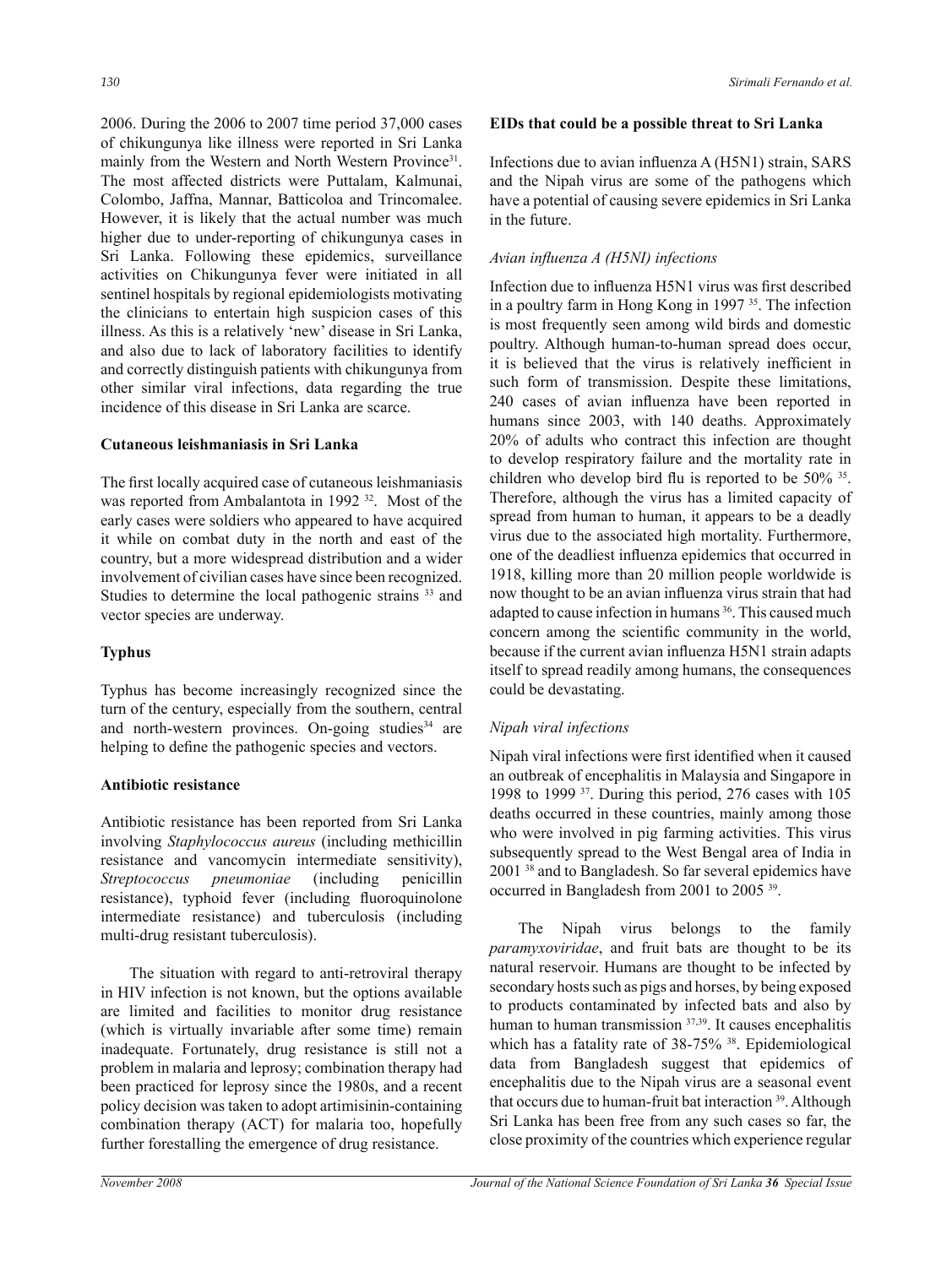Nipah virus epidemics, should alert us to the possibility of future outbreaks in Sri Lanka.

## *SARS:*

SARS was the first major pandemic caused by a coronavirus, which affected 30 countries and resulted in 8,096 cases and 774 deaths <sup>40</sup>. The source of the pandemic which originated from the Guangdong province in China is thought to be from animals such as civets, raccoon dogs and bats, as viruses similar to the SARS-CoV virus was subsequently isolated from these animals <sup>40</sup>. In this epidemic, person to person transmission mainly occurred in the hospital environment through nebulizers, intubation, bronchoscopy or resuscitation on patients with SARS<sup>41</sup>. A unique form of airborne transmission by this virus is thought to be responsible for the rapid spread and also the high incidence among health care workers <sup>42</sup>. Although the global SARS pandemic has been successfully contained, there is still a potential risk of the same virus or similar viruses re-emerging and causing outbreaks, and therefore preparing for such situations is of utmost importance.

## **Preparing for emerging infectious diseases**

The world was taken by surprise by the SARS pandemic, which showed that lack of prior preparation for handling such epidemics can have a serious impact on public health and the economy of a country<sup>3</sup>. The importance of being prepared for EIDs was best illustrated in this pandemic, where the majority of SARS outbreaks occurred in hospitals, and 21% of those involved were health care workers <sup>43</sup>. During the SARS epidemic in 2003, the disease spread rapidly from Hong Kong, to Toronto in a matter of days. However, the spread of SARS in Hong Kong, and subsequent morbidity and mortality were markedly higher when compared to Toronto. Retrospective studies have shown that this difference was in fact due to differences in the preparedness of health care systems in these countries to handle such disease situations.

 Many lessons were learnt from this pandemic such as the fact that early recognition of cases, proper isolation and prevention of disease spread were crucial in controlling such epidemics<sup>35</sup>. Therefore, the importance of training healthcare workers in early identification of EIDs and in the appropriate use of infection control measures such as the proper use of personal protective equipment, personal hygiene and environmental measures cannot be overemphasized. Although, Sri Lanka was spared of the SARS epidemic and so far also from avian influenza H5N1 infection, the preparedness and ability of the Sri Lankan health care system to handle such epidemics is questionable.

## *Preparing hospital staff for dealing with EIDs :*

Although Sri Lanka has one of the best health care systems in Asia, as evident by the very low infant and maternal mortality rates, high vaccine coverage rates and life expectancy, hospital waste management and waste disposal methods and infection control methods are far from satisfactory. For instance, it was revealed that 92% of hospital labourers in a tertiary care hospital was unaware of the need for collecting sharps into sharp bins and 42.9% was unaware that HIV and Hepatitis B infections could be contracted through needle stick injuries <sup>44</sup>. Furthermore, it was also revealed that waste disposal methods were unsatisfactory, the provision of self protective clothing was inadequate or non existent and waste storage facilities in hospitals were far from what has been recommended as safe<sup>44</sup>. Therefore, as the threat from EIDs in the world and in Sri Lanka is on the rise, it is vital to educate and train all health care personnel on proper infection control and waste disposal methods.

# *Laboratory preparation for handling EIDs :*

Laboratories play a crucial role in the early identification and containment of epidemics due to EIDs<sup>45</sup>. Laboratories are needed for active disease surveillance of infectious diseases, to determine changes in the pathogens which may enhance their virulence leading to larger outbreaks, to identify new and re-emerging pathogens responsible for disease outbreaks and those that cause unusual disease manifestations<sup>46</sup>. Therefore, the development of both diagnostic and research laboratories in the country are needed in order to prepare for any threats due to possible 'new' EIDs, or to control and prevent any disease outbreaks<sup>45</sup> that can occur due to currently existing infectious diseases in Sri Lanka. While developing the laboratory facilities in Sri Lanka, it is also important to train properly all levels of technical staff regarding proper infection control measures in order to prevent laboratory acquired disease outbreaks. Unfortunately, most laboratories in the Asia-Pacific region lack national bio-safety programmes<sup>46</sup>, and Sri Lanka is no exception.

 The World Health Organization (WHO), in its recently formulated action plan, which is known as the 'Asia Pacific Strategy for Emerging Infectious Diseases' highlights the importance of the development of diagnostic and research laboratories, proper training of staff in following meticulous infection control measures, and also establishing close collaboration between national and regional laboratories<sup>46</sup>. In addition, laboratories play a vital role in the surveillance of antimicrobial resistance, and could assist the prevention of the spread of multi drug resistant organisms by formulating a national action plan for proper antibiotic use.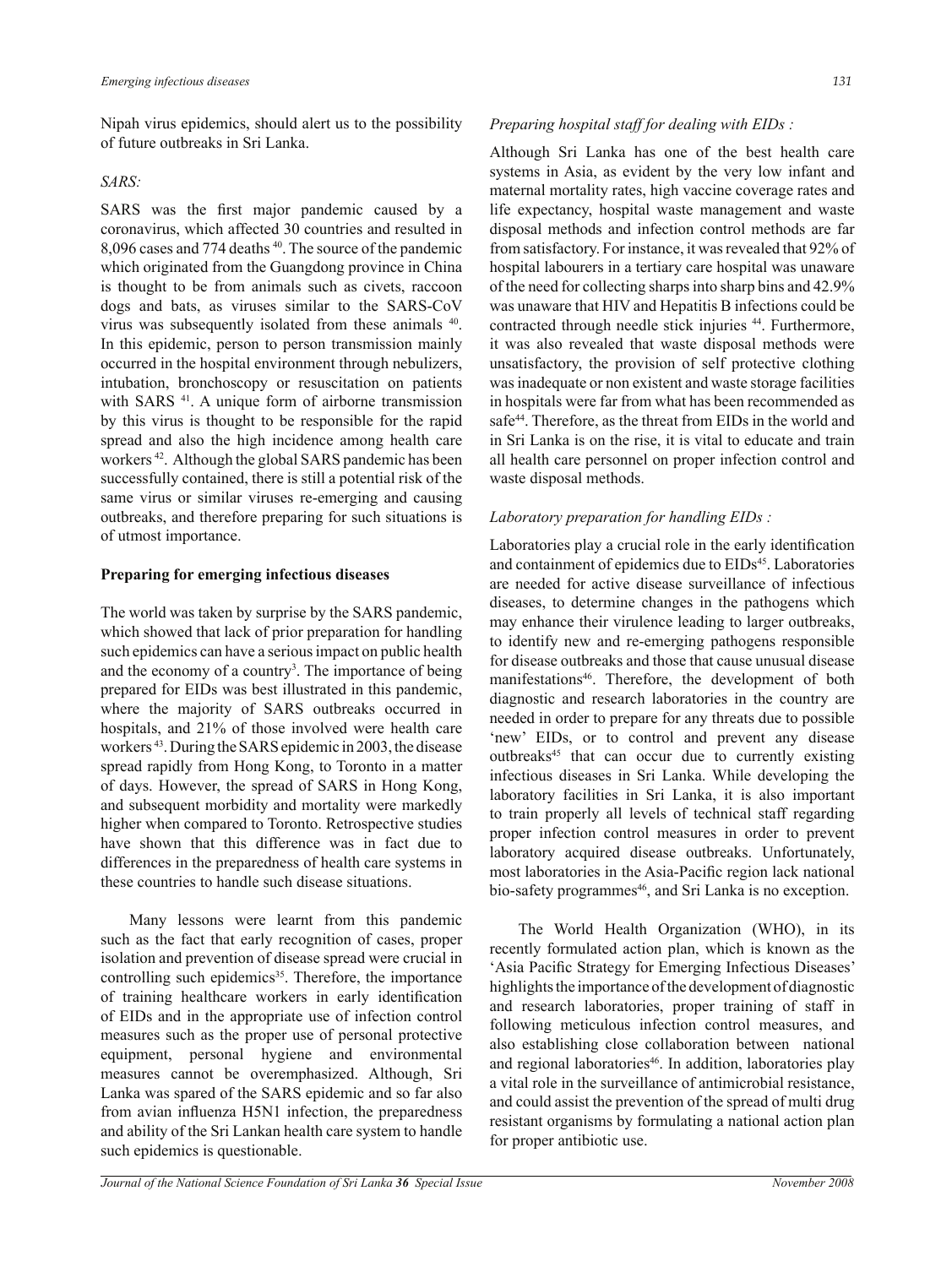*Containment and prevention of epidemics due to EIDs at a national level:*

Epidemics and pandemics occur when they are least expected, and if such massive epidemics do occur, hospitals and all health care facilities should be adequately equipped to treat such patients, while limiting the spread of infection to others and also ensuring measures to contain the epidemic as soon as possible and reduce the number of cases as far as possible. The importance of close collaboration and efficient communication among all health care institutions in disease outbreaks cannot be overemphasized<sup>3</sup>. Formulating a national plan which is agreeable to all health care institutions, laboratories and health care workers is crucial in order to prevent and contain any outbreaks due to EIDs that may occur in Sri Lanka in the future. However, it is evident that EIDs are on the increase globally  $2, 46$ . Therefore, it is important to identify the factors that are responsible for this increase, which may include environmental consideration, ecological and climatic factors along with host factors, inappropriate use of antibiotics, population behaviour and breakdown of public health services due to civil disturbances and displacement of populations <sup>46</sup>, and initiate effective preventive control measures in time.

## **References**

- 1. Diseases:understanding infectious diseases. http:// *science.education.nih.gov/supplement/nih1/diseases/ guide/understanding.* Accessed in April 2008.
- 2. Jones K.E., Patel N.G., Levy M.A., Storeygard A., Balk D., Gittleman J.L. & Daszak P. (2008). Global trends in emerging infectious diseases. *Nature* **451**(7181):990-993.
- 3. Wilson J.F. (2004). Risks from microbes on the rise: reasons why and ways to prevent future epidemics. *Annals of Internal Medicine* **140**(6):497-500.
- 4. Bengis R.G., Leighton F.A., Fischer J.R., Artois M., T. Morner & Tate C.M. (2004). The role of wildlife in emerging and re-emerging zoonoses. *Reviews Science Technology* **23**(2):497-511.
- 5. Malavige G.N., Fernando S., Fernando D.J. & Seneviratne S.L.(2004). Dengue viral infections. *Postgraduate Medical Journal* **80**(948):588-601.
- 6. Gubler D. J. (2002). Epidemic dengue/dengue hemorrhagic fever as a public health, social and economic problem in the 21st century. *Trends in Microbiology* **10**(2):100-103.
- 7. World Health Organization (2004). *Dengue/DHF Dengue Alert in South-East Asia Region* WHO Regional Office for South-East Asia, New Delhi.
- 8. Vijayakumar T.S., Chandy S., Sathish N., Abraham M., Abraham P. & Sridharan G. (2005). Is dengue emerging as a major public health problem? *Indian Journal of Medical Research* **121**(2):100-107.
- 9. Kumar A., Sharma S.K., Padbidri V.S., Thakare J.P., Jain D.C. & Datta K.K. (2001). An outbreak of dengue fever in

rural areas of northern India. *Journal of Communicable Diseases* **33**(4):274-281.

- 10. Arunachalam N., Murty U.S., Kabilan L., Balasubramanian A., Thenmozhi V., Narahari D., Ravi A. & Satyanarayana K. (2004). Studies on dengue in rural areas of Kurnool District, Andhra Pradesh, India. *Journal of the American Mosquito Control Association* **20**(1):87-90.
- 11. Clark D.V., Mammeni M.P , Jr., Nisalak A., Puthimethee V. & Endy T.P. (2005). Economic impact of dengue fever/dengue hemorrhagic fever in Thailand at the family and population levels. *American Journal of Tropical Medicine and Hygiene* **72**(6):786-791.
- 12. Munasinghe D.R., Amarasekera P.J. & Fernando C.F. (1966). An epidemic of dengue-like fever in Ceylon (chikungunya-a clinical and haematological study). *Ceylon Medical Journal* **11**(4):129-142.
- 13. Mendis N.M. (1967). Epidemiology of dengue-like fever in Ceylon. *Ceylon Medical Journal* **12**(2):67-74.
- 14. Messer W.B., Vitarana U.T., Sivananthan K., Elvtigala J., Preethimala L.D., Ramesh R., Withana N., Gubler D.J. & De Silva A.M. (2002). Epidemiology of dengue in Sri Lanka before and after the emergence of epidemic dengue hemorrhagic fever. *American Journal of Tropical Medicine and Hygiene* **66**(6):765-773.
- 15. Ministry of Health (2000). *Annual Health Bulletin of Sri Lanka*. Ministry of Health, Colombo.
- 16. Messer W.B. Gubler D.J., Harris E., Sivananthan K. & de Silva A.M. (2003). Emergence and global spread of a dengue serotype 3, subtype III virus. *Emerging Infectious Diseases* **9**(7):800-809.
- 17. World Health Organization (2006). *Dengue/DHF : reported cases of DF/DHF in selected countries in SEA Region (1985-2004).* WHO Regional Office for South-East Asia, New Delhi.
- 18. Baranage G., Gamage P., Ranawaka G., Perera N, Illeperuma R., Ruberu D., Shahani A. & Gunasekara M.B. (2004) Screening of febrile cases for early diagnosis of dengue and identification of dengue virus type using in-house diagnostic kits based on Polymarase Chain Reaction. *Annual Scientific Sessions of the Sri Lanka College of Microbiologists.*
- 19. Malavige G.N., Velathanthiri V.G., Wijewickrama E.S., Fernando S., Jayaratne S.D., Aaskov J. & Seneviratne S.L. (2006). Patterns of disease among adults hospitalized with dengue infections. *Quarterly Journal of Medicine 99(5): 299-305.*
- 20. Sharma R.S., Panigrahi N., Kaul S .M., Shivlal K., Barua K. & Bhardwaj M. (1999). Status Report on DF/DHF during 1998 in the National Capital Territory of Delhi, India. *Dengue Bulletin* **23***.*
- 21. Department of Health Servicec (2002). *Annual Health Bulletin of Sri Lanka.* Department of Health Services, Colombo 10
- 22. Briet O.J., Galappaththy G.N., Konradsen F., Amerasinghe P.H. & Amerasinghe F.P. (2005). Maps of the Sri Lanka malaria situation preceding the tsunami and key aspects to be considered in the emergency phase and beyond. *Malaria Journal* **4** (1): 8.